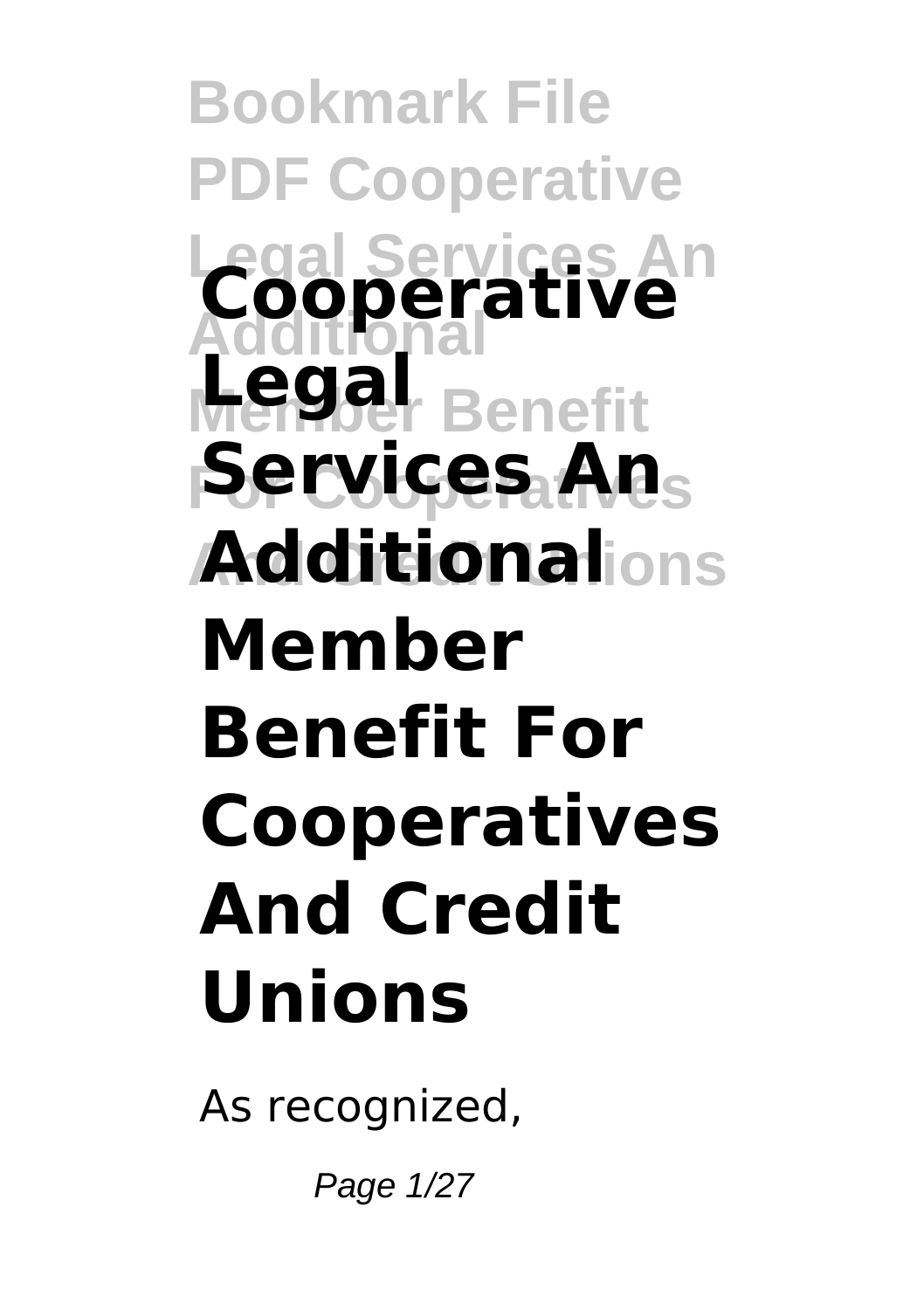**Bookmark File PDF Cooperative** adventure as skillfully<sup>n</sup> **as experience virtually** resson, amusement,<br>capably as covenant **For Cooperatives** can be gotten by just **And Credit Unions** checking out a ebook lesson, amusement, as **cooperative legal services an additional member benefit for cooperatives and credit unions** with it is not directly done, you could understand even more all but this life, around the world.

Page 2/27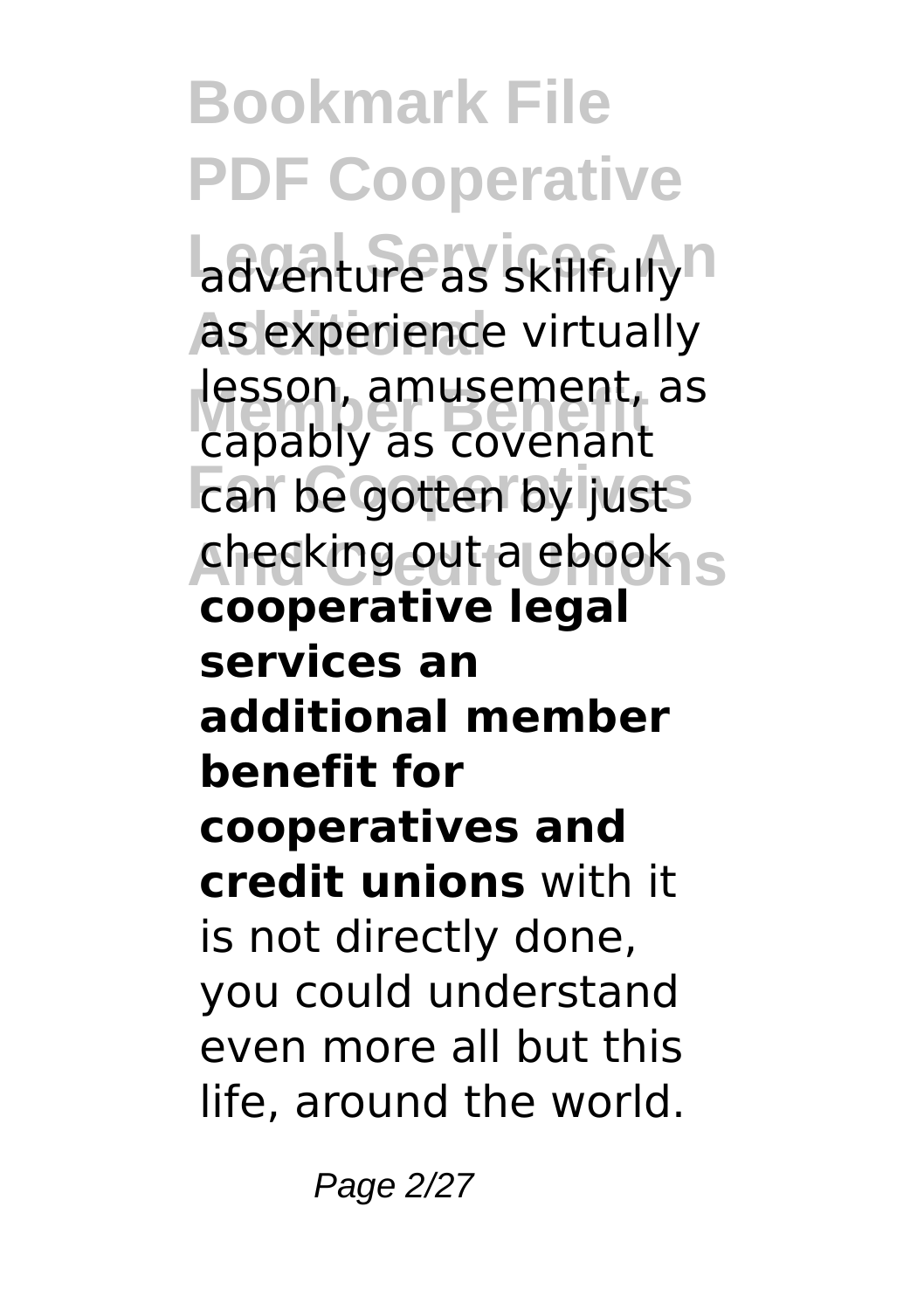**Bookmark File PDF Cooperative** We present you this <sup>An</sup> **Additional** proper as skillfully as **easy way to acquire**<br>those all We come i with the money for es **cooperative legalions** those all. We come up services an additional member benefit for cooperatives and credit unions and numerous book collections from fictions to scientific research in any way. in the course of them is this cooperative legal services an additional member benefit for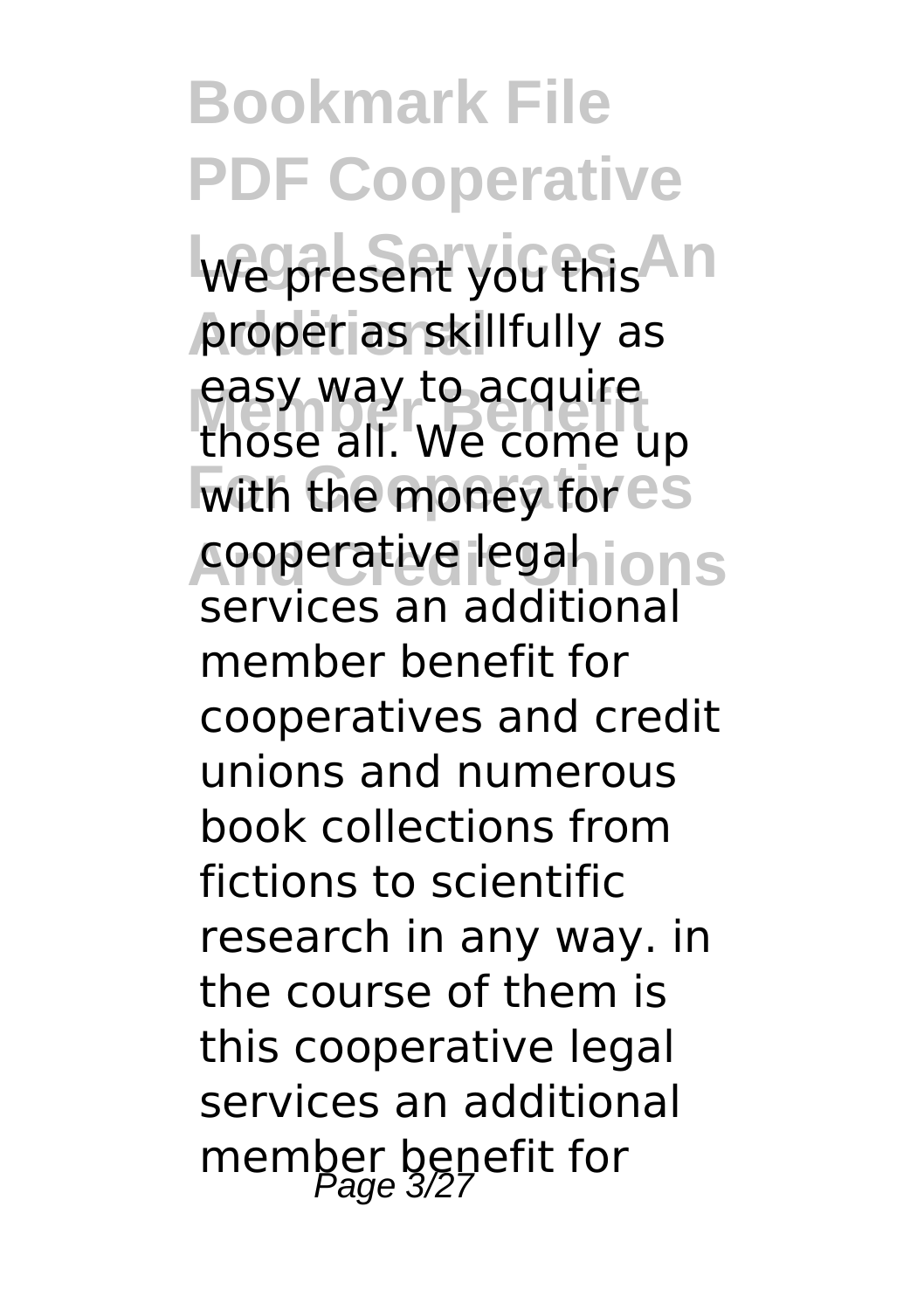**Bookmark File PDF Cooperative** cooperatives and credit **Additional** unions that can be **Member Benefit** your partner.

**What You'll Need Ves A**efore You Can Get <sub>In S</sub> Free eBooks. Before downloading free books, decide how you'll be reading them. A popular way to read an ebook is on an ereader, such as a Kindle or a Nook, but you can also read ebooks from your computer, tablet, or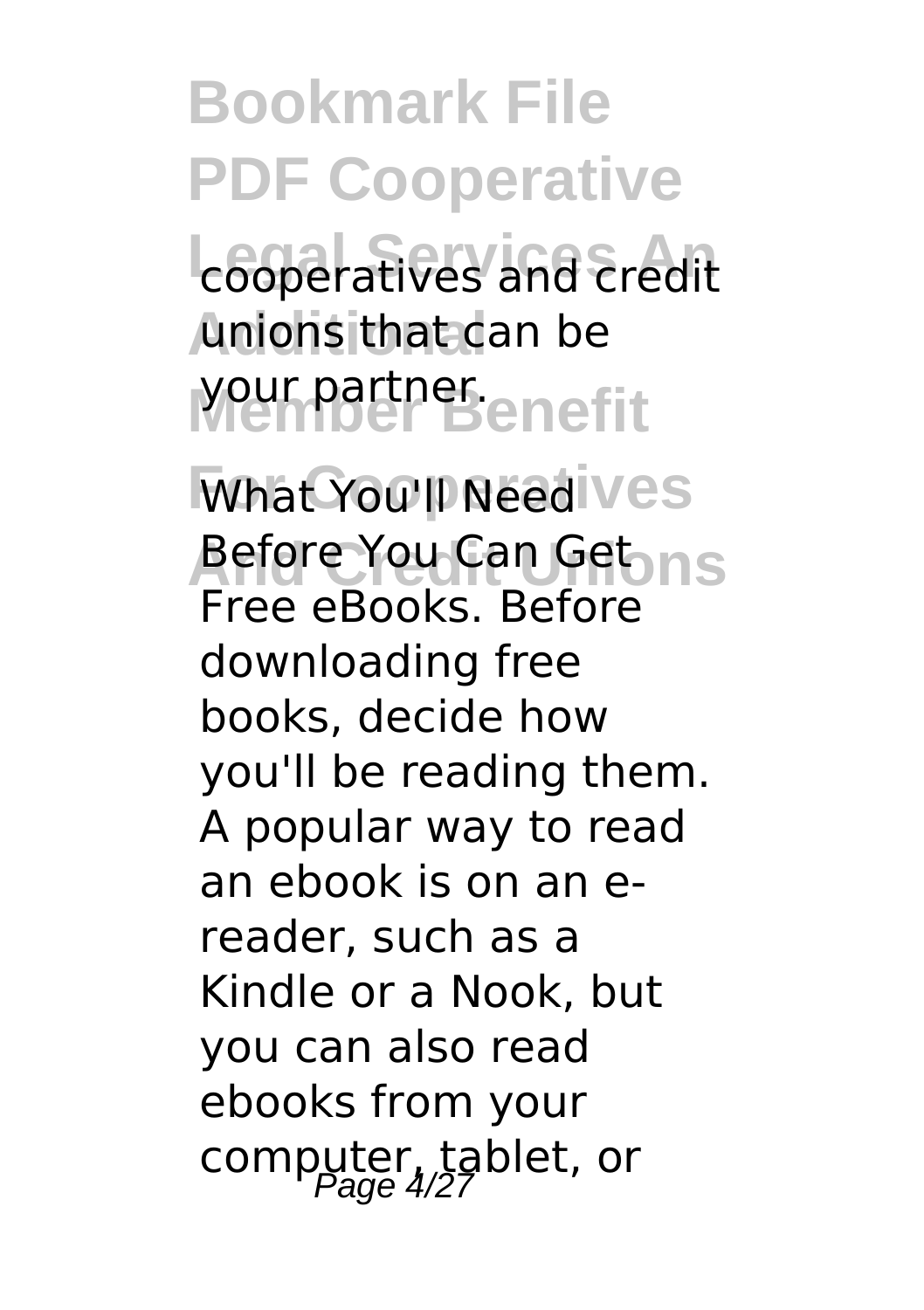**Bookmark File PDF Cooperative** smartphone.vices An **Additional Cooperative Legal Additional**eratives **And Credit Unions** The Co-operative Legal **Services An** Services and Co-op Legal Services are trading names for Cooperative Legal Services Limited, Company Number 05671209. Co-op Legal Services is authorised and regulated by the Solicitors Regulation Authority under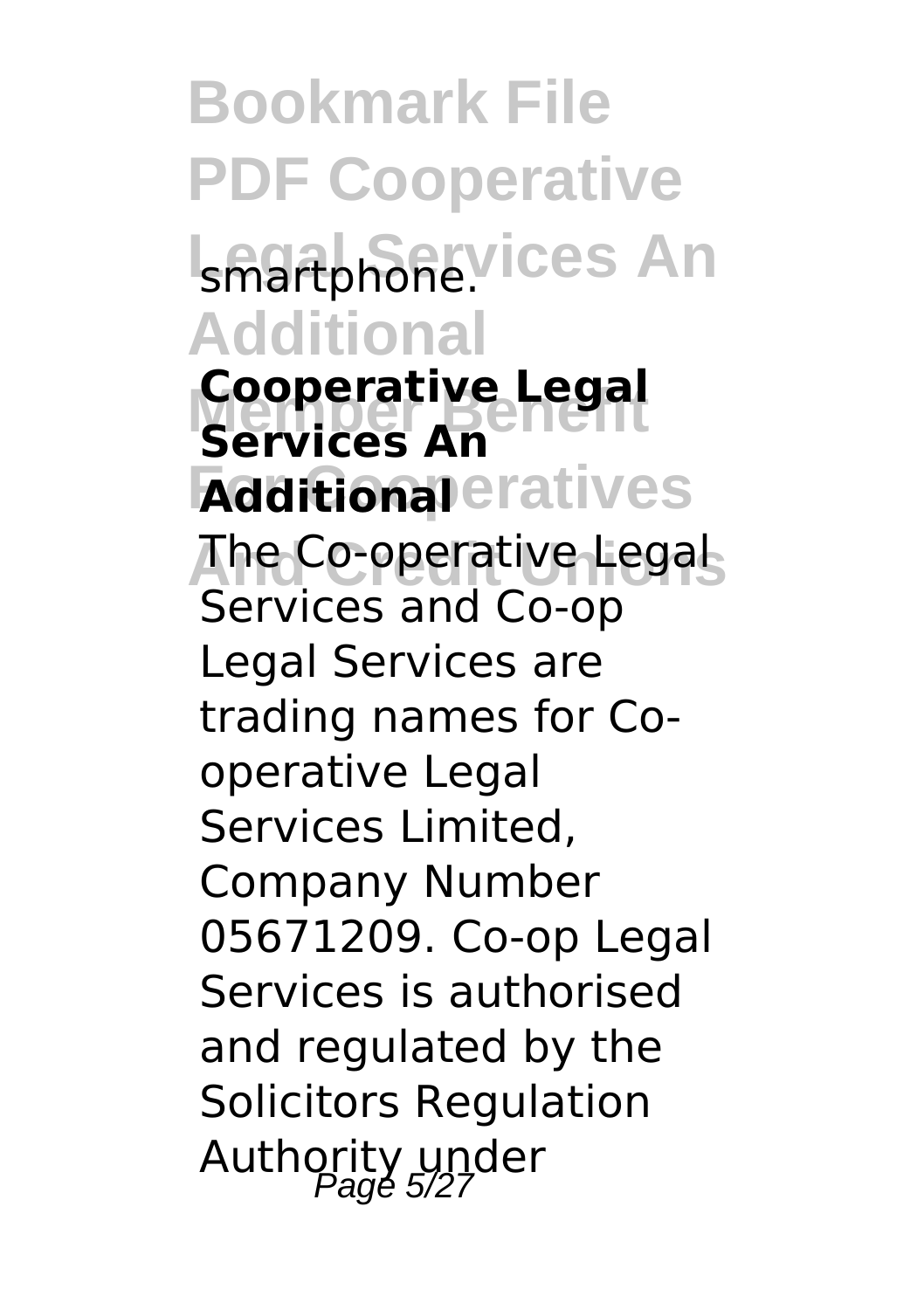**Bookmark File PDF Cooperative** registration number<sup>An</sup> **Additional** 567391. Other **Member Benefit** information.

## **For Cooperatives Fixed Solicitors Fees Aୁନ୍ଧଫା-୧େସୁଟା**Unions **Services | Part of the**

**...**

Co-op Legal Services offers legal advice, and provides legal services for Family Law, Divorce, Will Writing, Conveyancing, Employment Law, Probate and Personal Injury.. Co-op Legal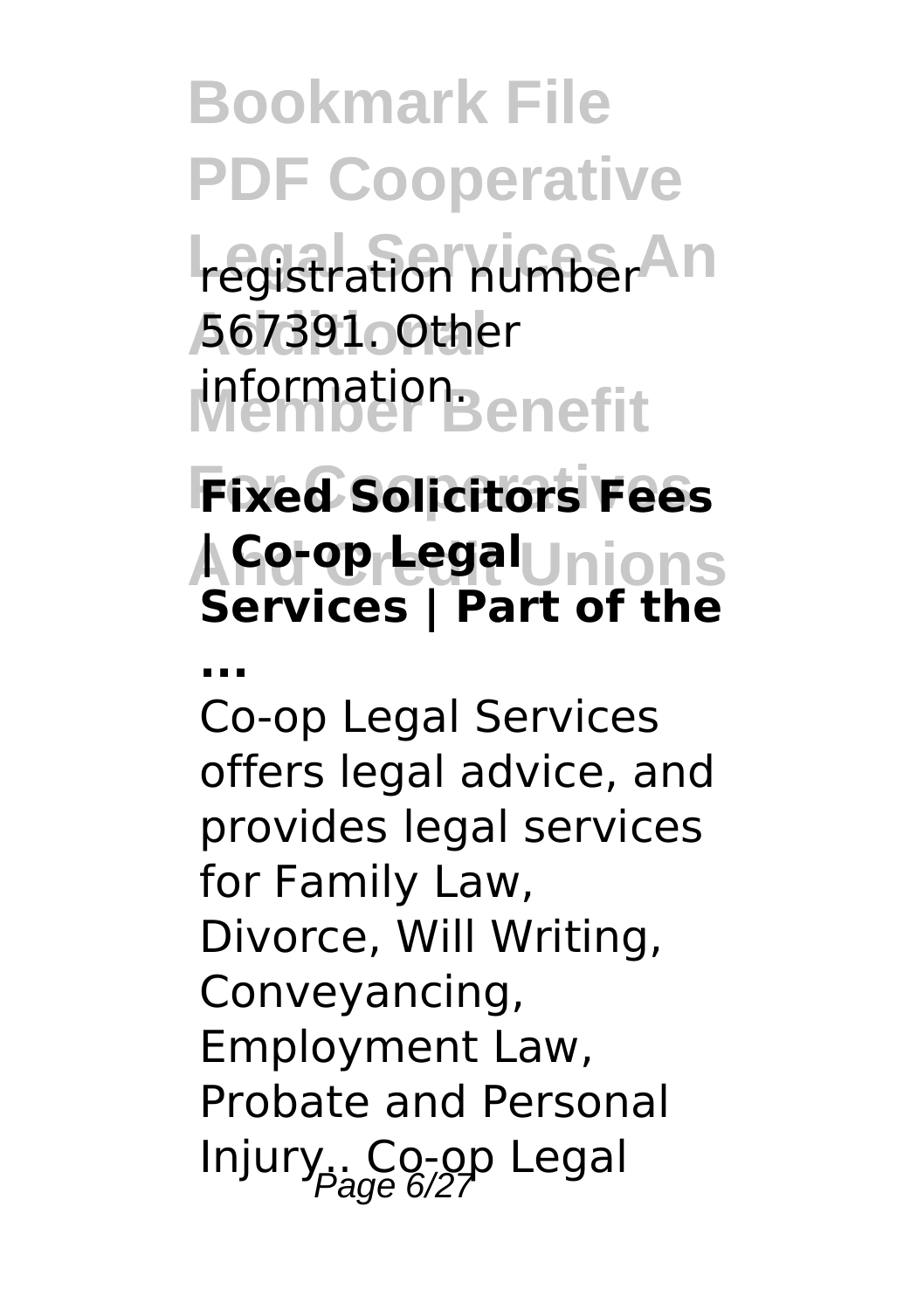**Bookmark File PDF Cooperative Legal Services** is a subsidiary of The Co-operative *Group in the United*<br>Kingdom. It was **Established in 2006**<sup>es</sup> **And Credit Unions** and employs over 300 Group in the United staff in Manchester, London, Bristol and Sheffield.

## **Co-op Legal Services - Wikipedia**

The Co-operative Legal Services and Co-op Legal Services are trading names for Cooperative Legal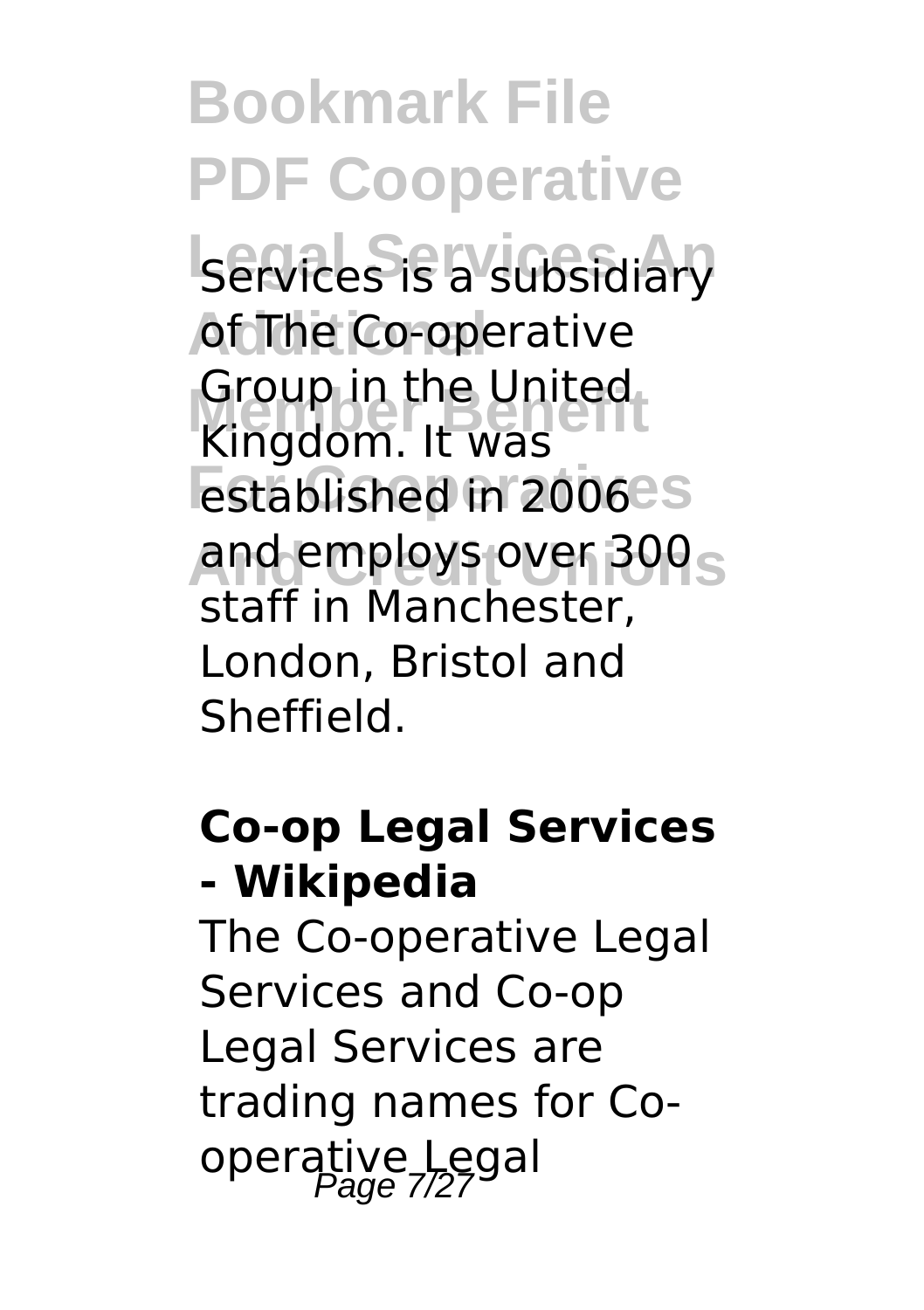**Bookmark File PDF Cooperative Legal Services An** Services Limited, **Additional** Company Number **Member Benefit** Services is authorised and regulated by the<sup>s</sup> **And Credit Unions** Solicitors Regulation 05671209. Co-op Legal Authority under registration number 567391. Other information.

## **Contact Co-op Legal Teams - Co-op Legal Services** CO-OPERATIVE LEGAL SERVICES LIMITED. Trading Names - click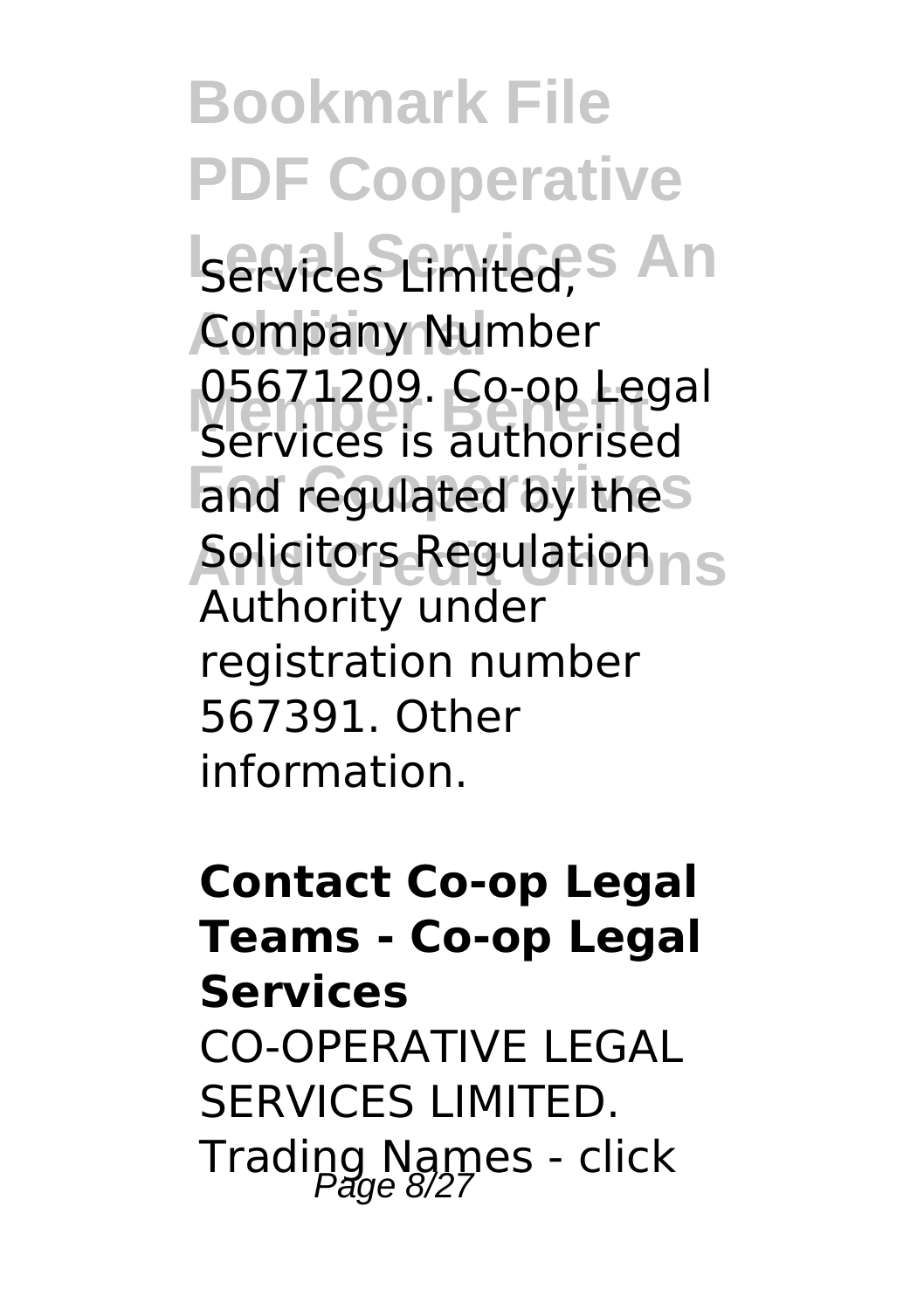**Bookmark File PDF Cooperative Lo Hide Show CO-OP** In **Additional** LEGAL SERVICES **Organisation details -**<br>Click to Hide **For Cooperatives CO-OPERATIVE**<sub>nions</sub> click to Hide ... **LEGAL SERVICES LIMITED - The Law Society** People for CO-OPERATIVE LEGAL SERVICES LIMITED (05671209) More for CO-OPERATIVE LEGAL SERVICES LIMITED (05671209) Registered office address 1 Angel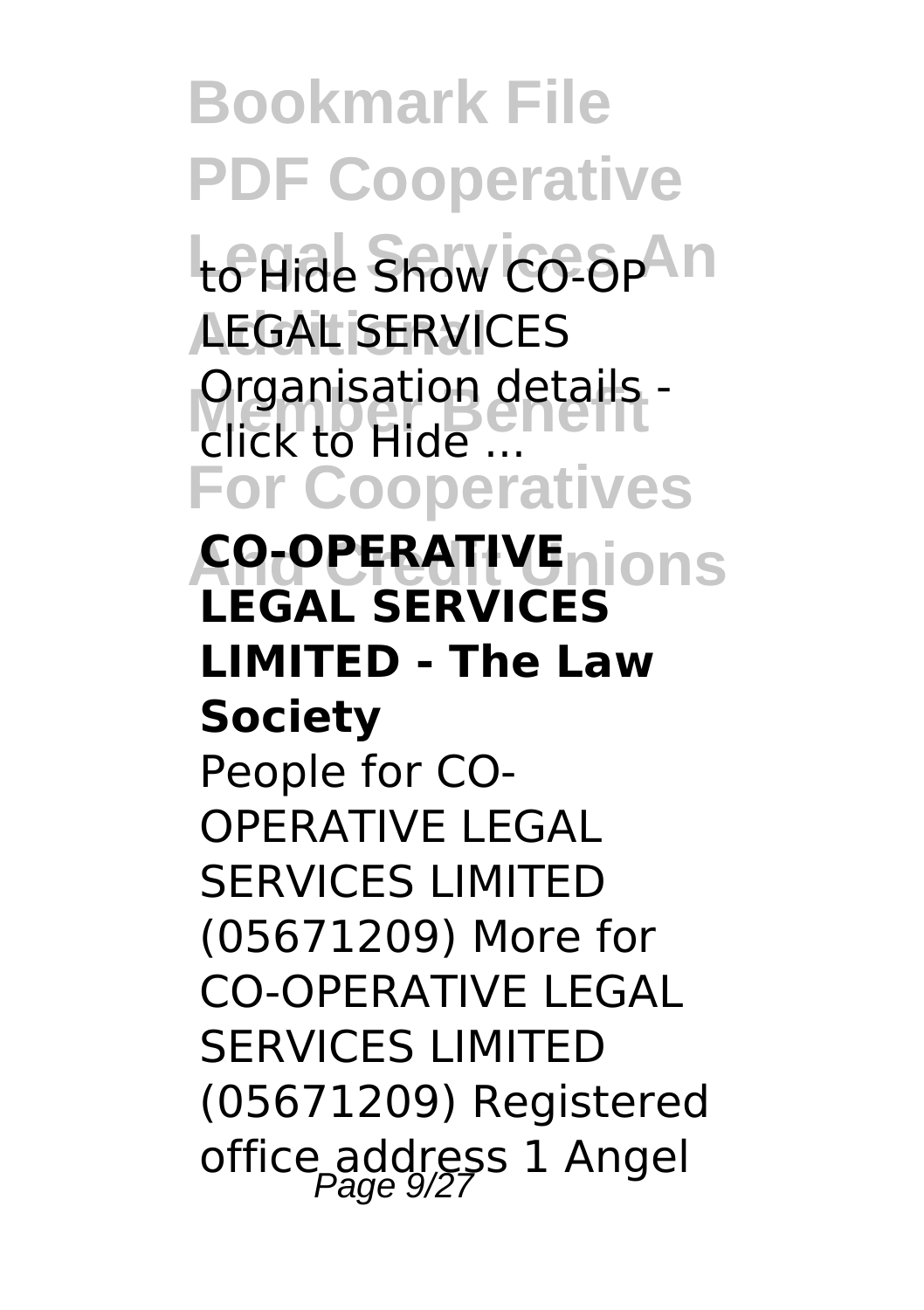**Bookmark File PDF Cooperative Legal Square, Manchester, In Additional** M60 0AG . Company **Member Benefit** type Private limited **Company Incorporated And Credit Unions** on 10 January 2006. status Active Company Accounts. Next ...

#### **CO-OPERATIVE LEGAL SERVICES LIMITED - Overview (free ...**

cooperative legal services an additional member benefit for cooperatives and credit unions Aug 30, 2020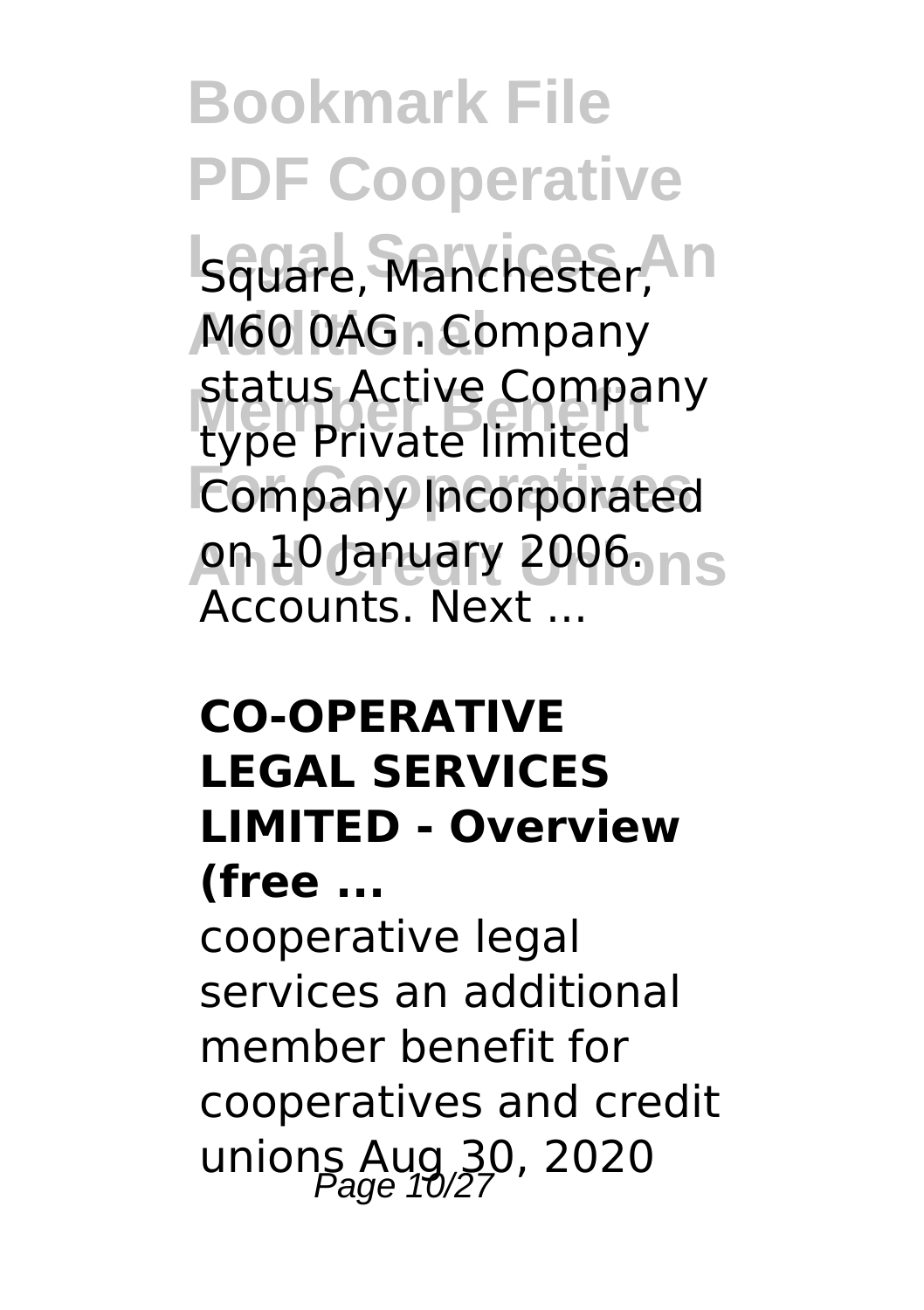**Bookmark File PDF Cooperative Posted By Erskines An Additional** Caldwell Library TEXT **ID e9083c02 Online Eibrary cooperatives And Credit Unions** obligations and PDF Ebook Epub expectations lynn pitman university of wisconsin center for cooperatives august 2015 although not legally obligated to repay member equity

**Cooperative Legal Services An Additional Member** Page 11/27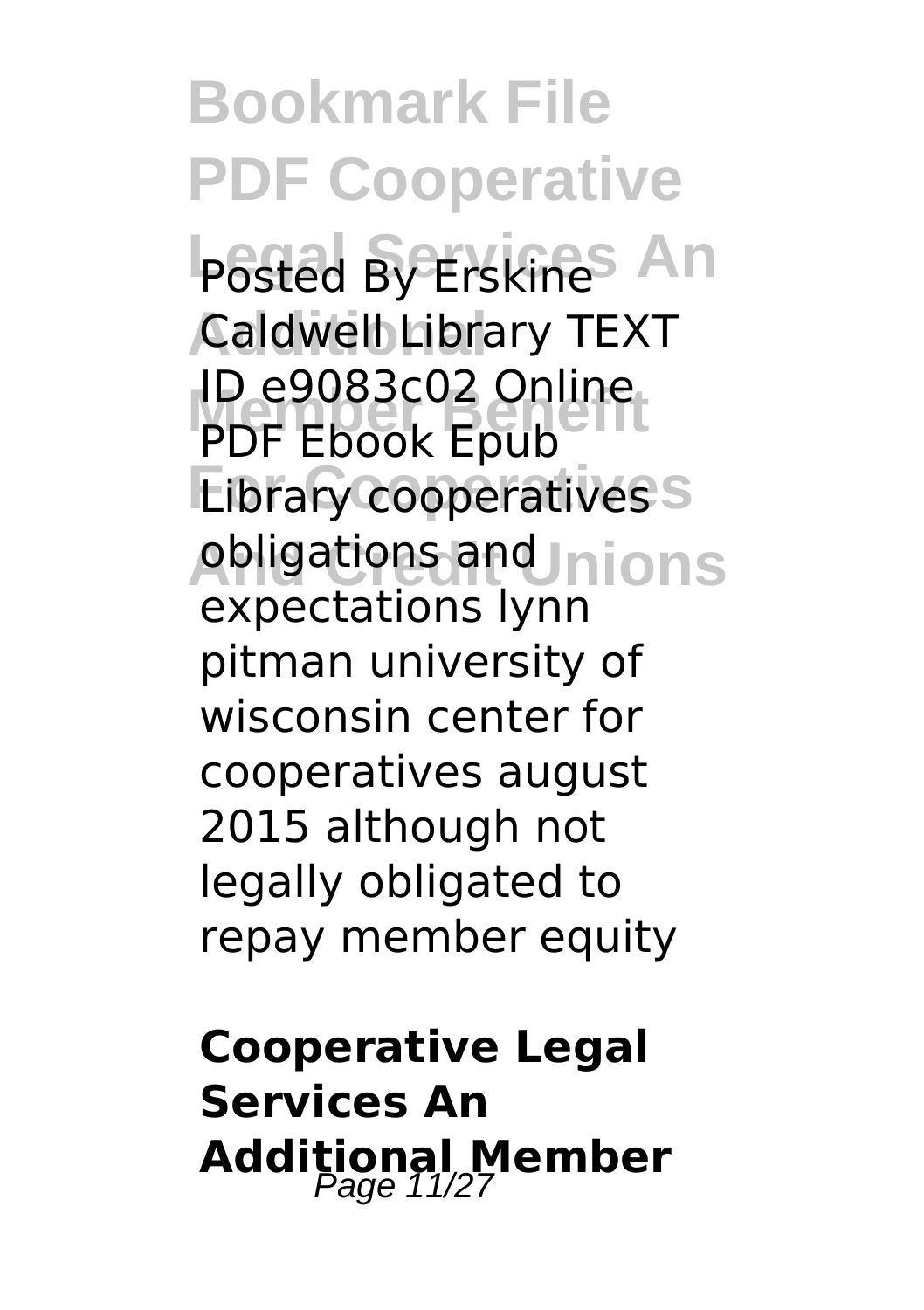**Bookmark File PDF Cooperative Benefit Services An** Cooperative. An **Member Benefit** corporation established **For the purpose of Ves And Credit Unions** providing services on a association or nonprofit basis to its shareholders or members who own and control it. The nature and functions of cooperatives differ considerably—such as purchasing cooperatives, consumer cooperatives, and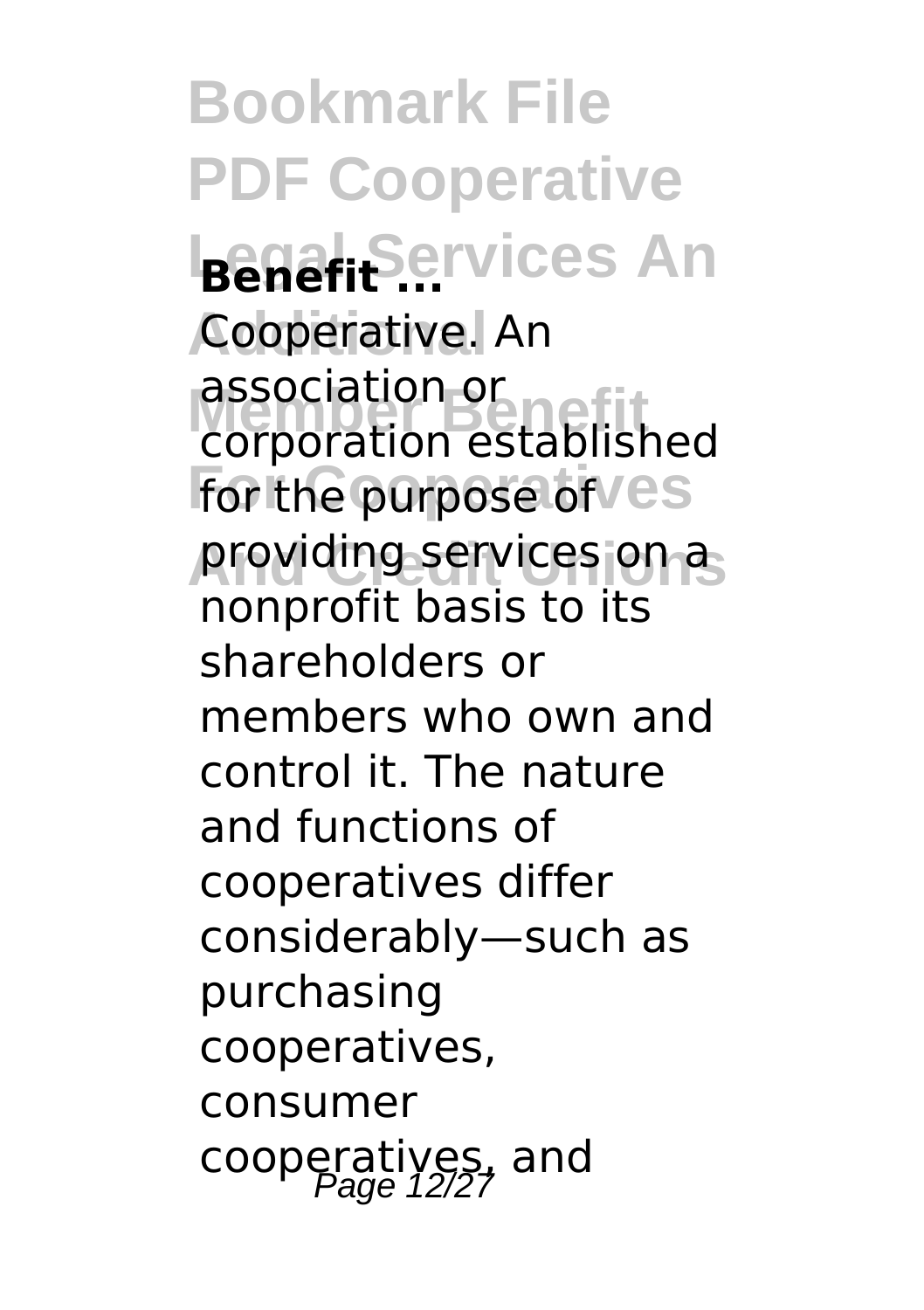**Bookmark File PDF Cooperative** marketing **rvices** An cooperatives.

**Member Ben definition of** atives **Apoperative** Unions **Cooperative legal** o Legal Services revenues increased 13% to £40m, ... o We expect additional costs associated with COVID-19 to be in excess of £200m, ... we believe that cooperative business endeavours and cooperative ways of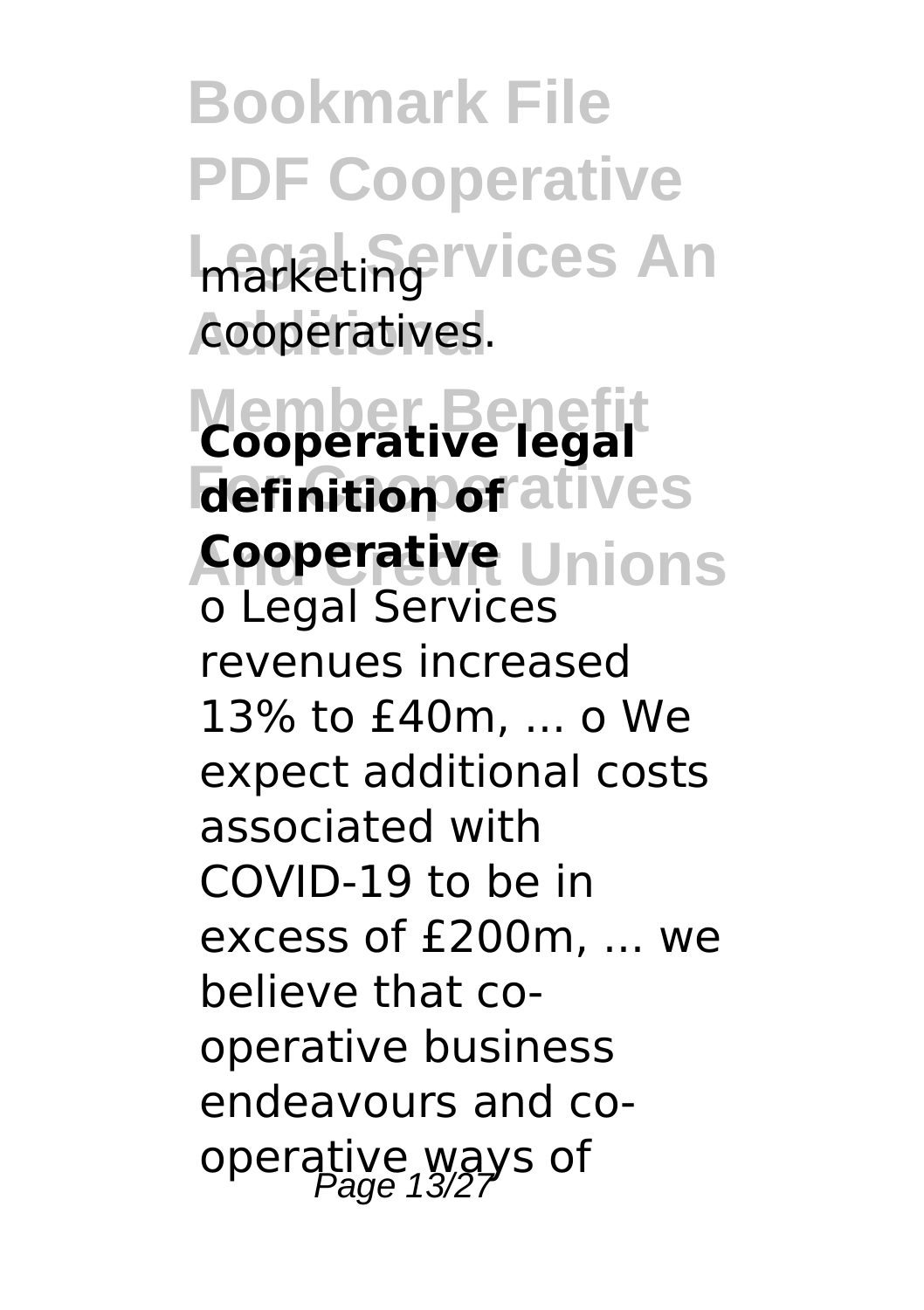**Bookmark File PDF Cooperative** working will be needed **in the future even** more than they were in<br>the nast **For Cooperatives And reration unions** the past. ... **working - Co-op** Consumer legal services will be introduced into the Coop's national network of 330 banks, and five additional regional hubs will be opened to provide advice to callers. The growth has been <sub>Page 14/27</sub>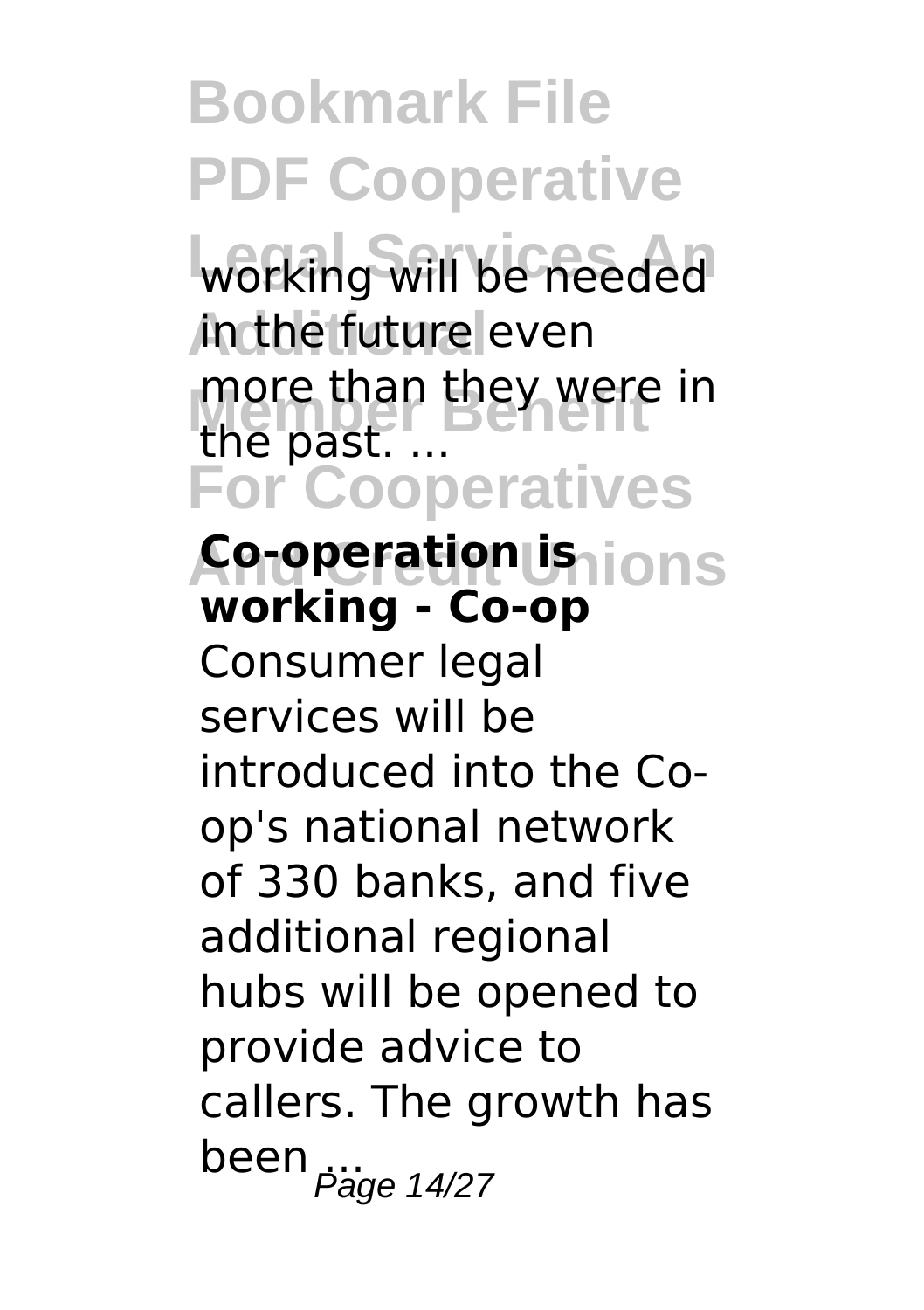**Bookmark File PDF Cooperative Legal Services An Additional Co-op to hire 3,000 lawyers in challenge**<br>to high street **For Cooperatives** Additional Cooperative **And Credit Unions** Contracts Page Content **to high street ...** Contracts are regularly updated; due to amendments that result in extending the expiration dates, increasing monetary limits, or adding additional items and services.

**Additional** Page 15/27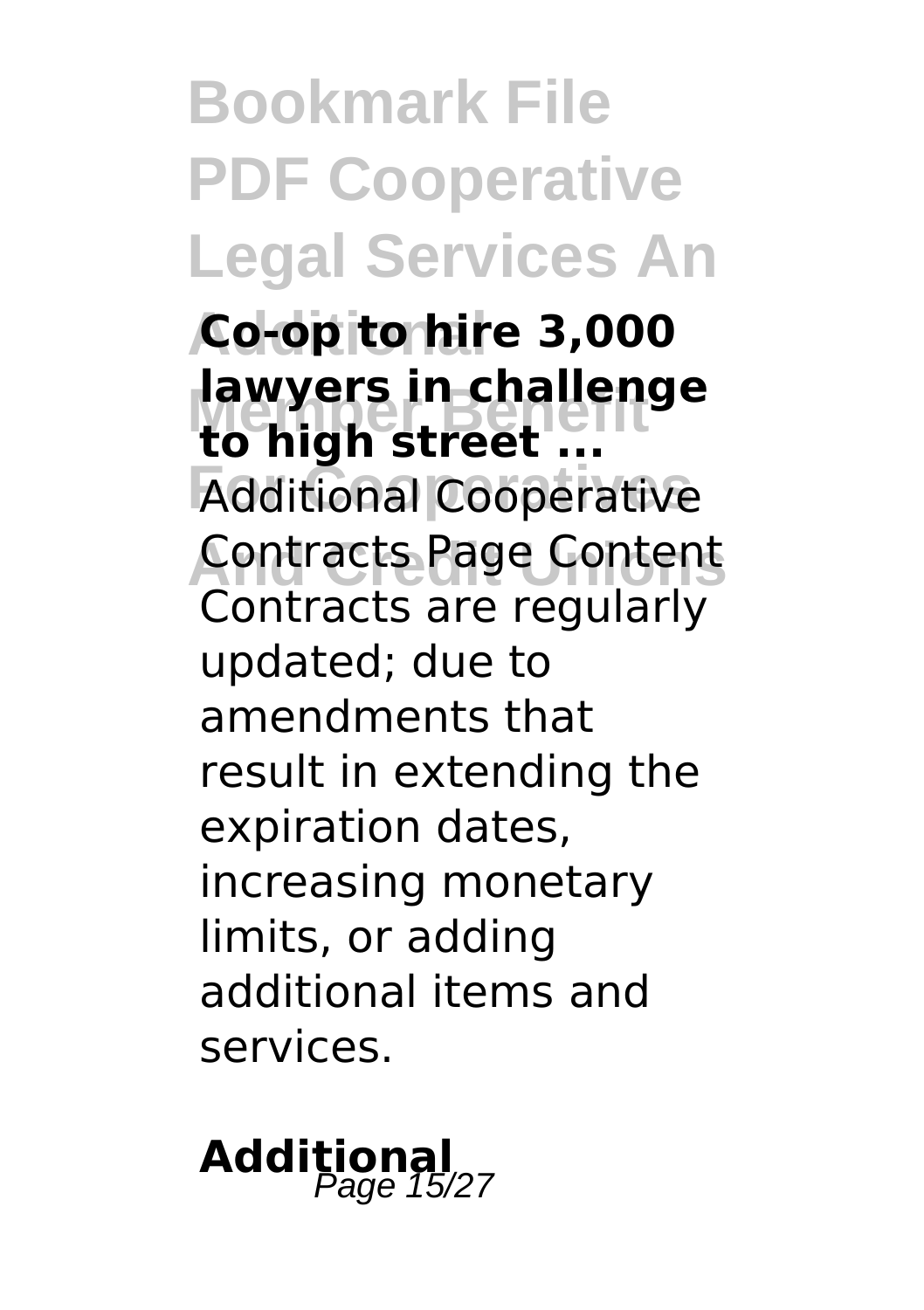**Bookmark File PDF Cooperative Legal Services An Additional Contracts | Programs**<br>**Benivifrom**<br>**Propil For Alive Legal Lives Aervices. Dear Susan**ns Reply from Co-Thank you for your review. I am delighted that you were satisfied with our Probate Consultancy Service. I can confirm that I have passed on your feedback to David and our Head of Consultancy to share with the team. Kind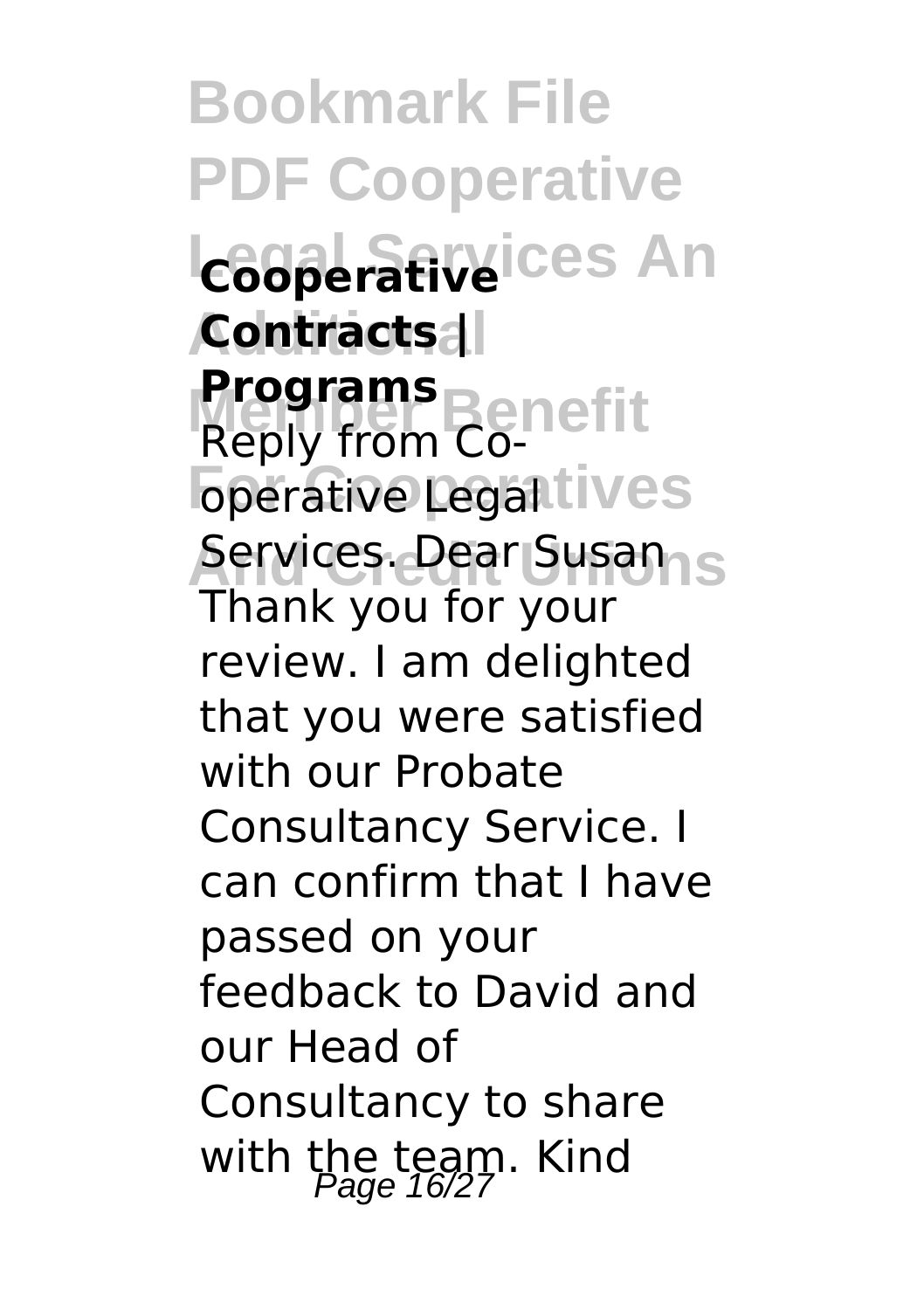**Bookmark File PDF Cooperative** regards Owen Owen <sup>11</sup> **Coope** ional **Member Benefit Co-operative Legal For Cooperatives Services Reviews | Aead Customer**hions When you buy selected Co-op products and services from us, 2p for every £1 you spend goes into your Co-op Membership account. And we'll give the same amount to support community organisations and local causes.<br>Page 17/27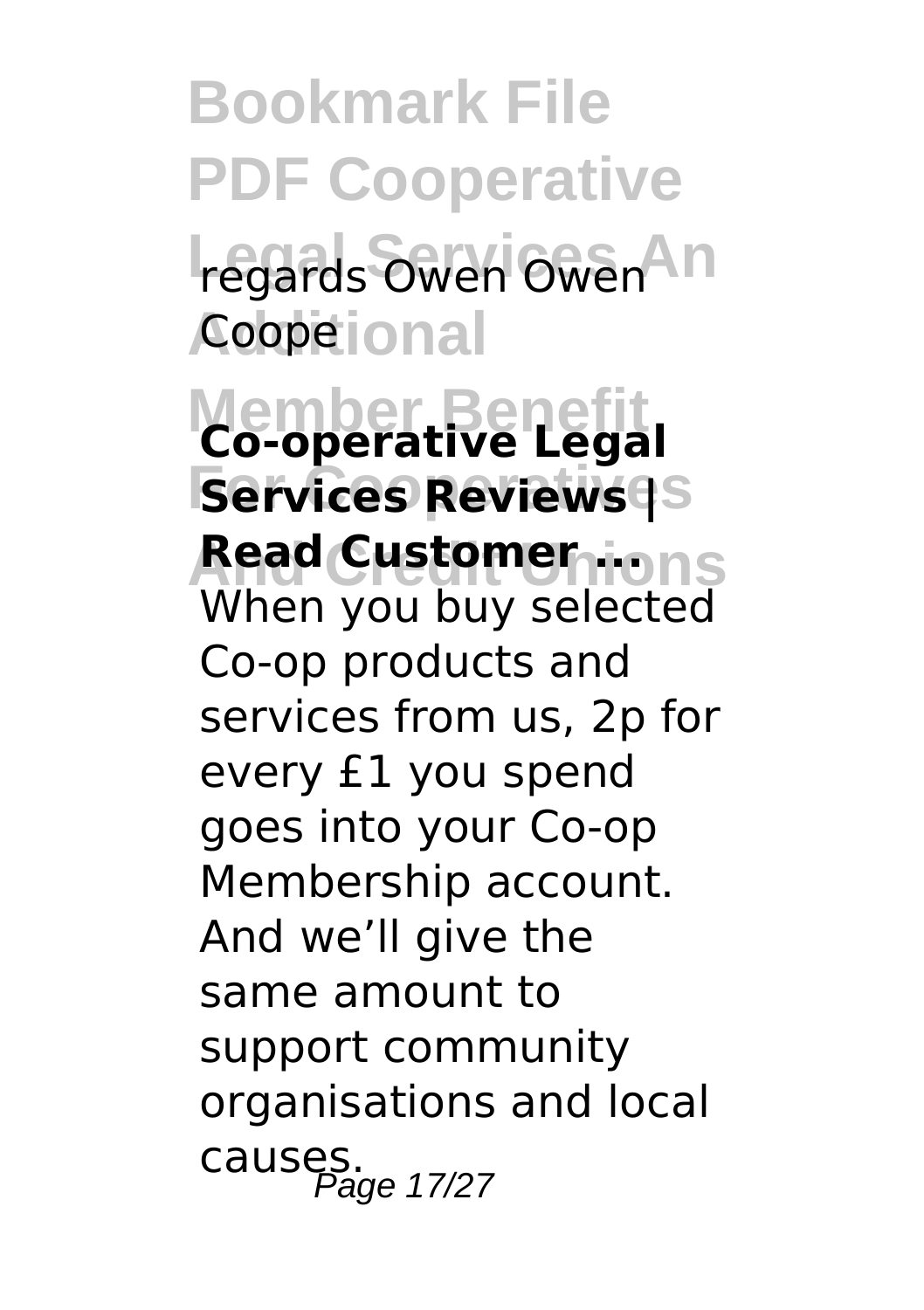**Bookmark File PDF Cooperative Legal Services An**

**Additional Co-op Membership - Membership that**<br>makes a difference -**Forop**ooperatives **Co-operative Legal<sub>ONS</sub> Membership that** Services, will now continue to increase the range of expert legal advice it offers its customers needs and build upon its team of over 450 highly trained staff with the first phase of a major recruitment drive, which will see at least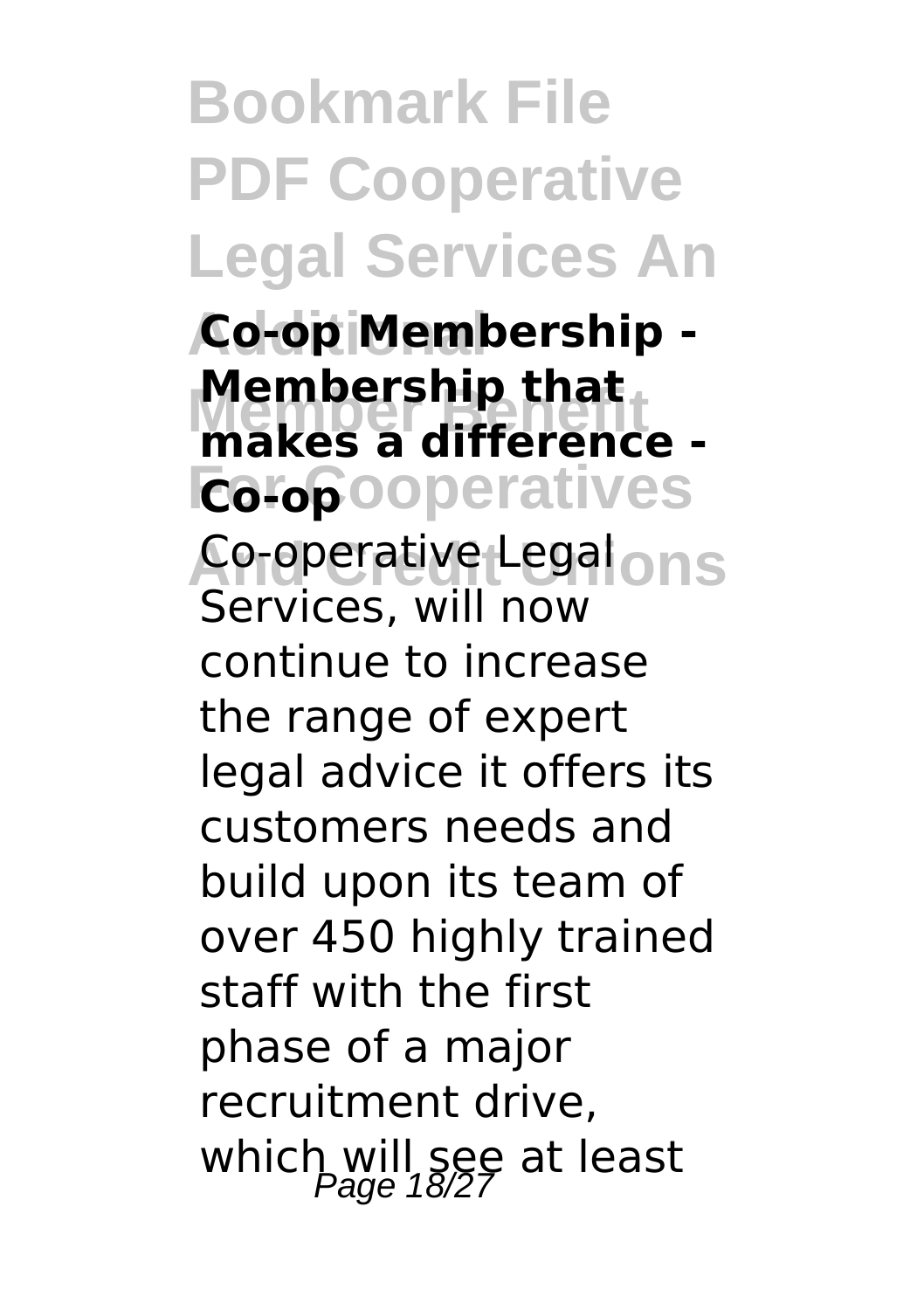**Bookmark File PDF Cooperative 150 more employees n** join this year, and ensure that the Co-<br>operative is one of the **Fargest, and most ves** recognised, providers<sub>1S</sub> ensure that the Coof expert Legal ...

## **The Co-operative is first consumer brand to be granted ...** Highly recommended legal services. My family and I would definitely highly recommend Cooperative legal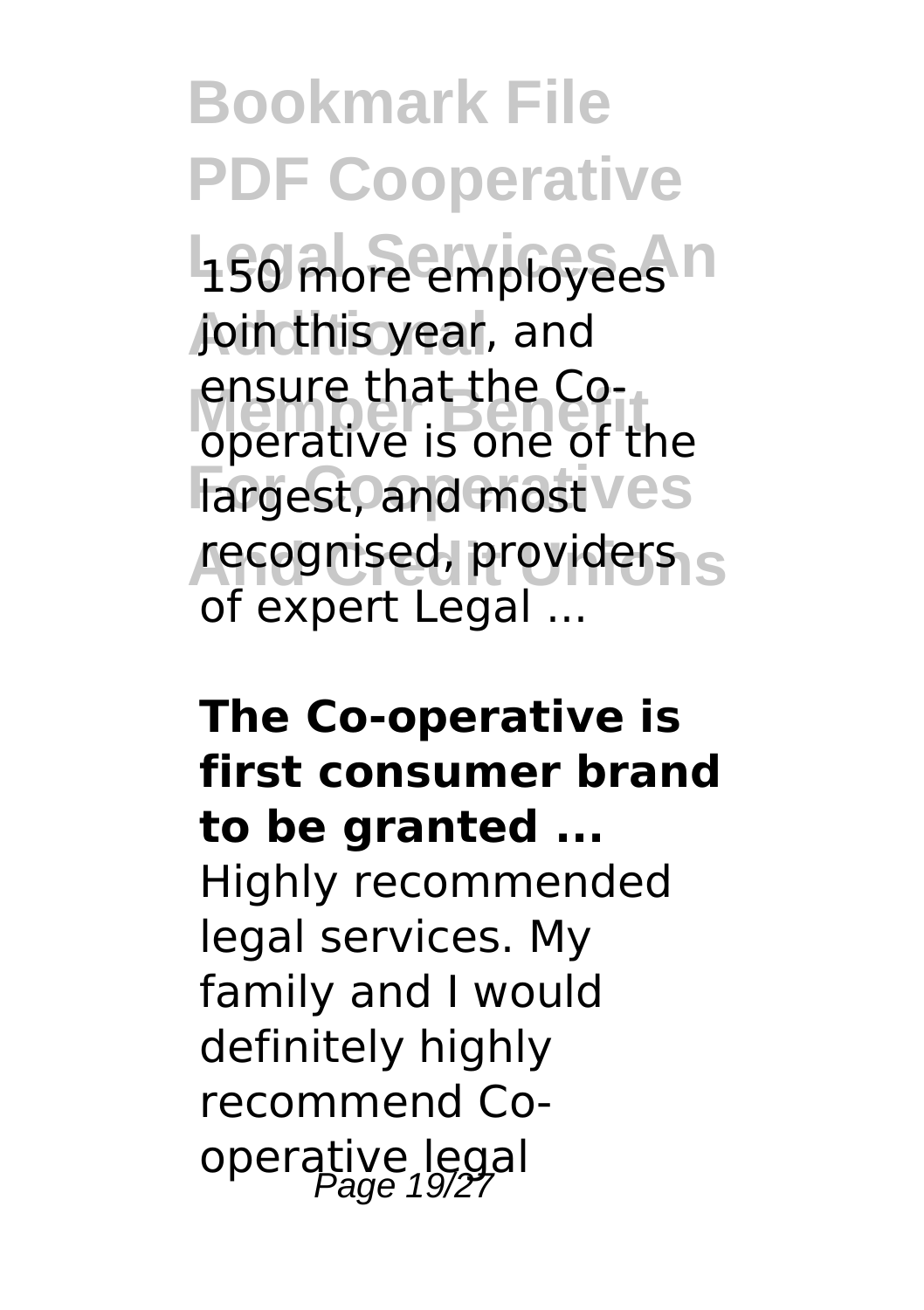**Bookmark File PDF Cooperative** services. They enabled the complex probate process to proceed,<br>despite all of the **Festrictions due to/es And Credit Unions** COVID-19. Our process to proceed, allocated case manager was friendly and extremely efficient and kept in regular contact, ensuring we were always kept up to date.

**Co-operative Legal Services Reviews | Read Customer ...**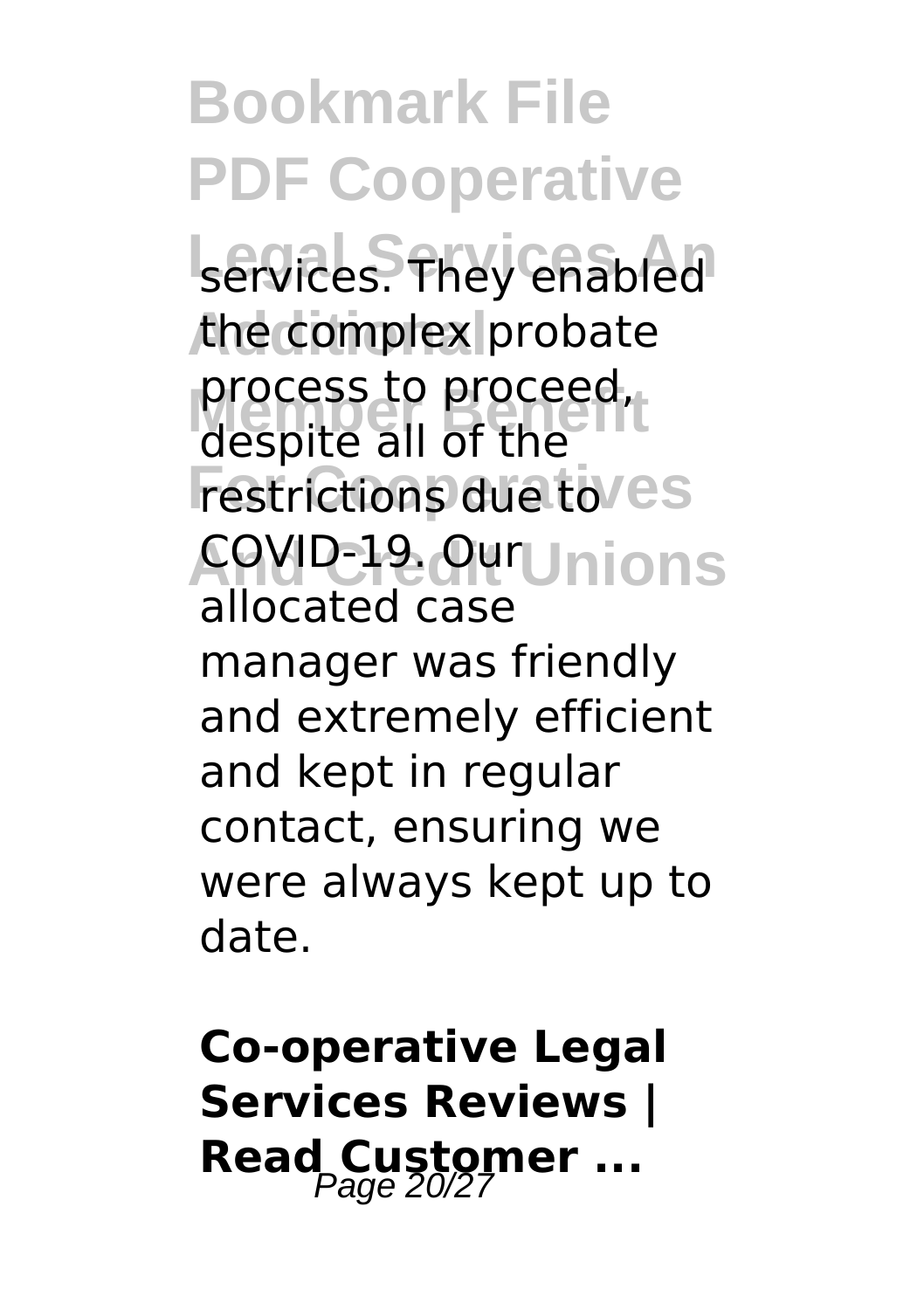**Bookmark File PDF Cooperative Legares from the Co-An operative Legal Member Benefit** up to 10% of the value of a person's estate<sup>s</sup> **And Credit Unions** can be absorbed in Services ... given that additional fees as a result of an ineffective will.

#### **The dangers of DIY wills | Money | The Guardian**

An organization must be incorporated under the Cooperatives Act of 2001, in order to be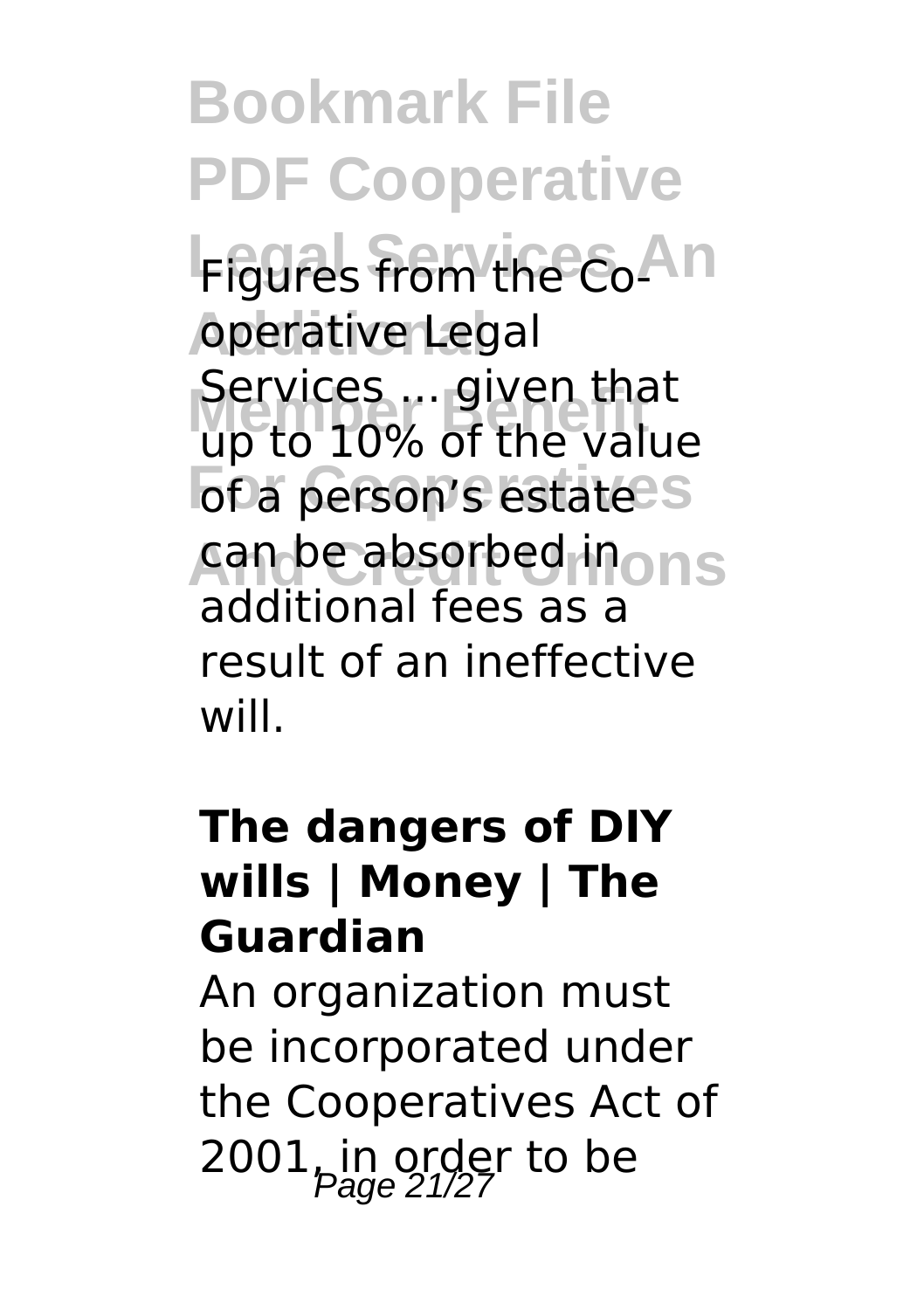**Bookmark File PDF Cooperative** called a co-operative.<sup>n</sup> **Additional** The key minimum legal requirements to<br>incorporate and **operate as a co**tives **operative in Alberta** ns incorporate and include the following: Membership is available to persons who can use the cooperative's services and accept the responsibilities of membership.

# **Information Guide** on Co-operatives -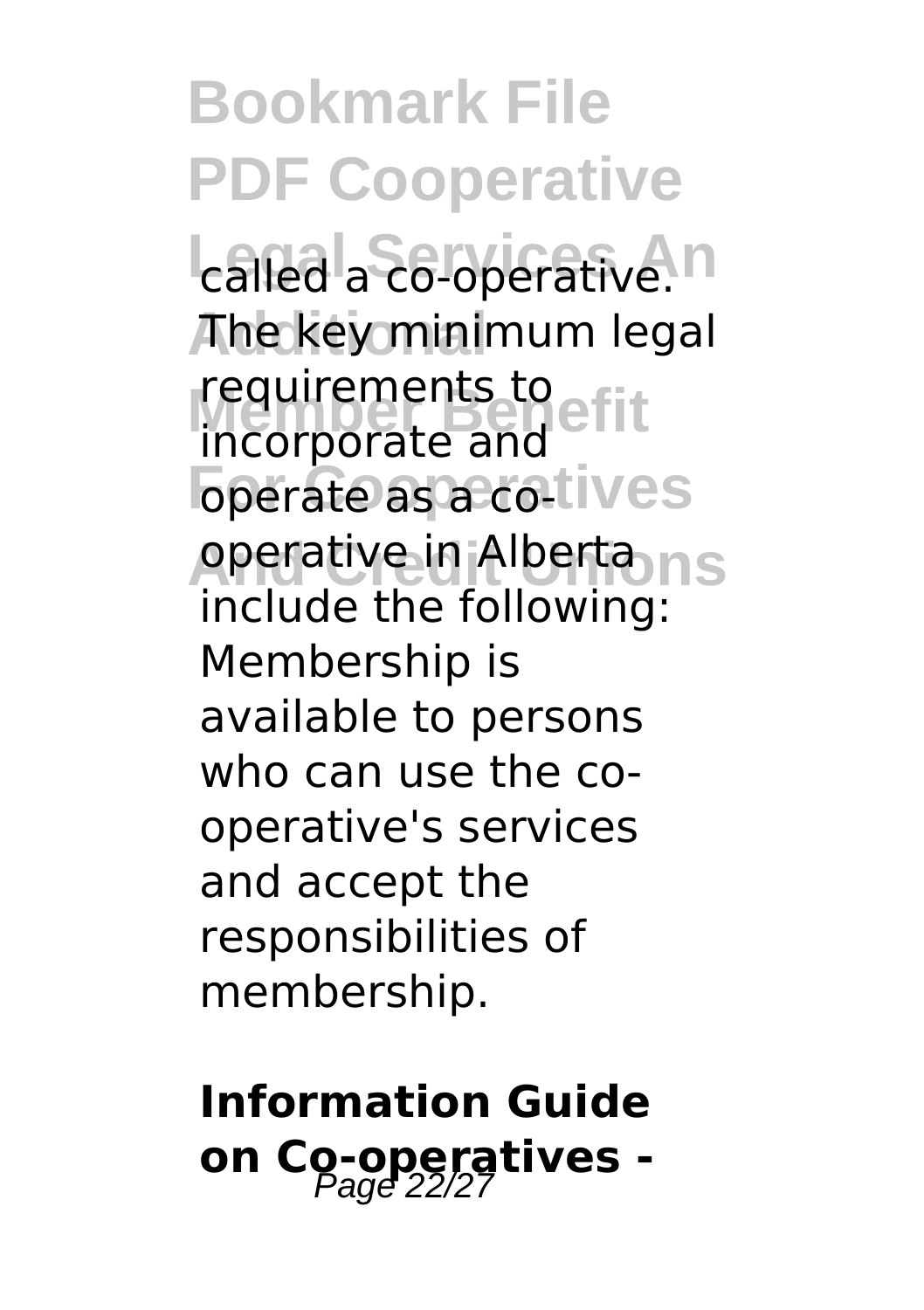**Bookmark File PDF Cooperative Legal Satives in** An **Additional Canada** I me co-operative<br>Group, trading as the Co-op, is a British ves **consumer co-operatives** The Co-operative with a diverse family of retail businesses including food retail and wholesale; epharmacy; insurance services; legal services and funeralcare, with in excess of 3,700 locations. It is the largest consumer cooperative in the UK and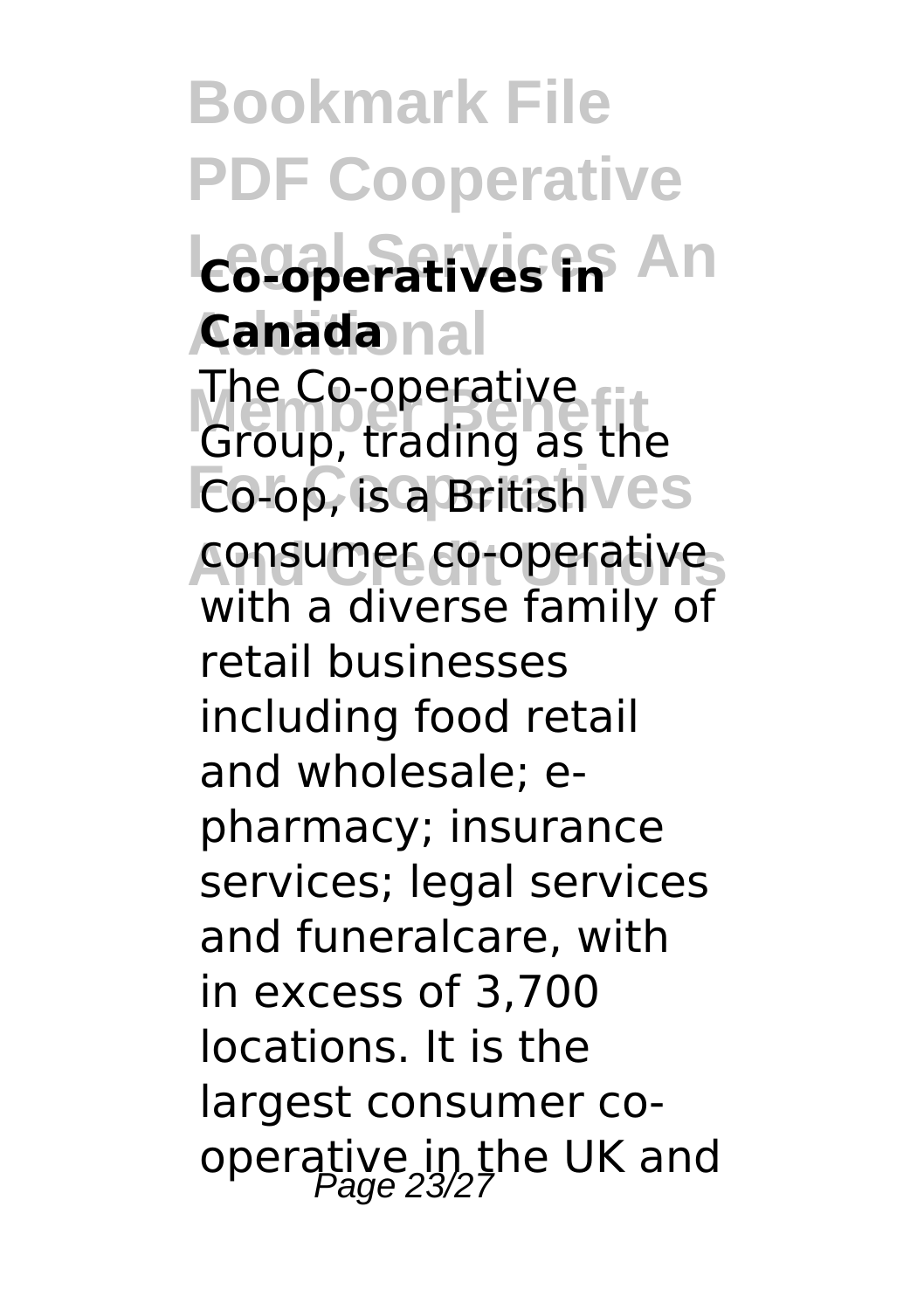**Bookmark File PDF Cooperative Isle of Man and iss An Additional by more than** 4.6 million active<br>members members.

**For Cooperatives**

**And Credit Unions The Co-operative Group - Wikipedia** The Cooperative Restraining Order Clinic (CROC) is a San Francisco-based legal services agency that upholds the legal rights and dignity of sexual assault, domestic violence, and stalking survivors. Committed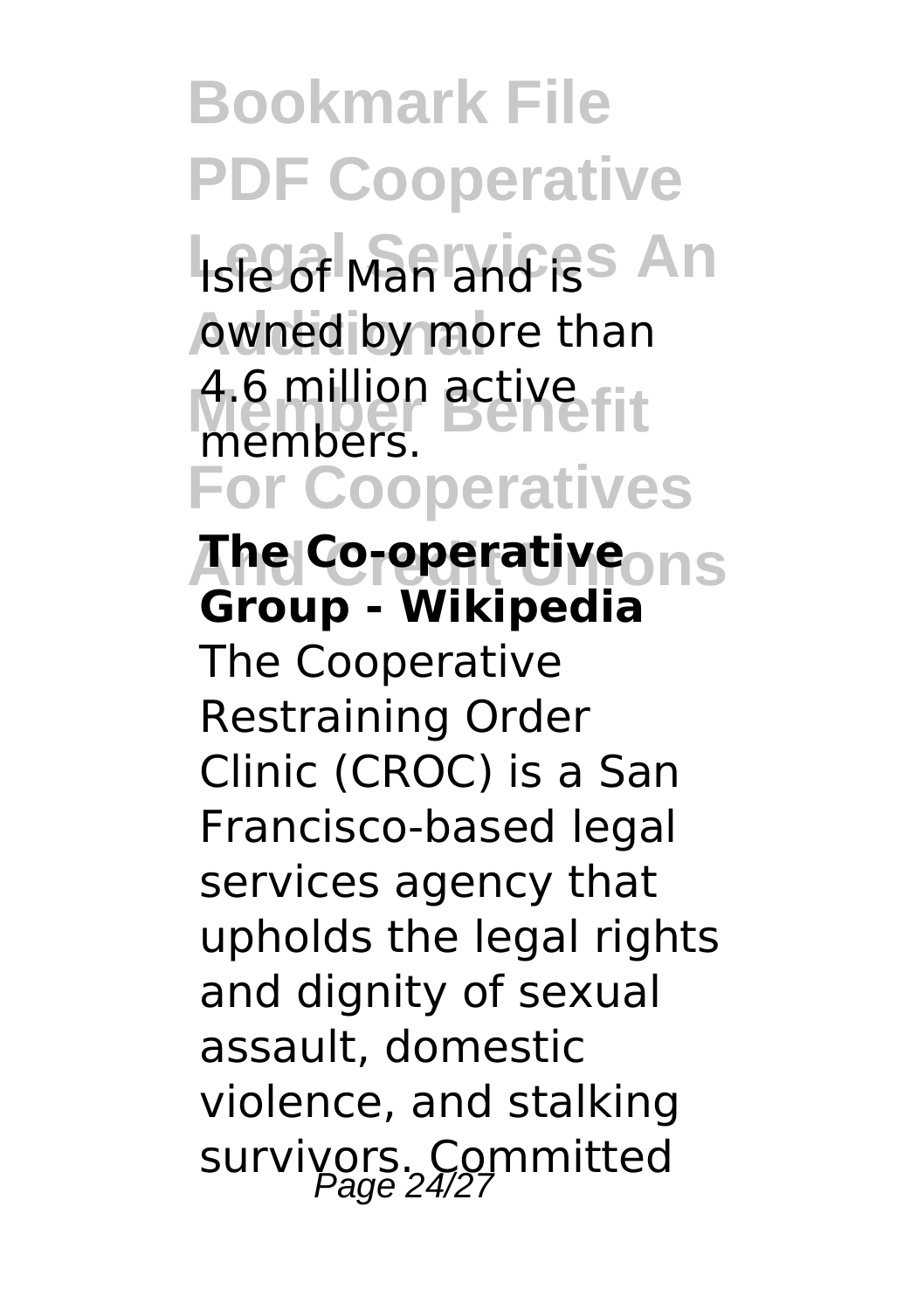**Bookmark File PDF Cooperative** to empowerment, S An **CROC works to protect** the fights and safety<br>survivors and their *<u>Ehildren through ives</u>* **e**ffective legal Unions the rights and safety of assistance, institutional training, and policy advocacy.

**Upholding the legal rights and dignity of sexual assault ...** Legal organization ... use of the cooperative's services. Most cooperatives are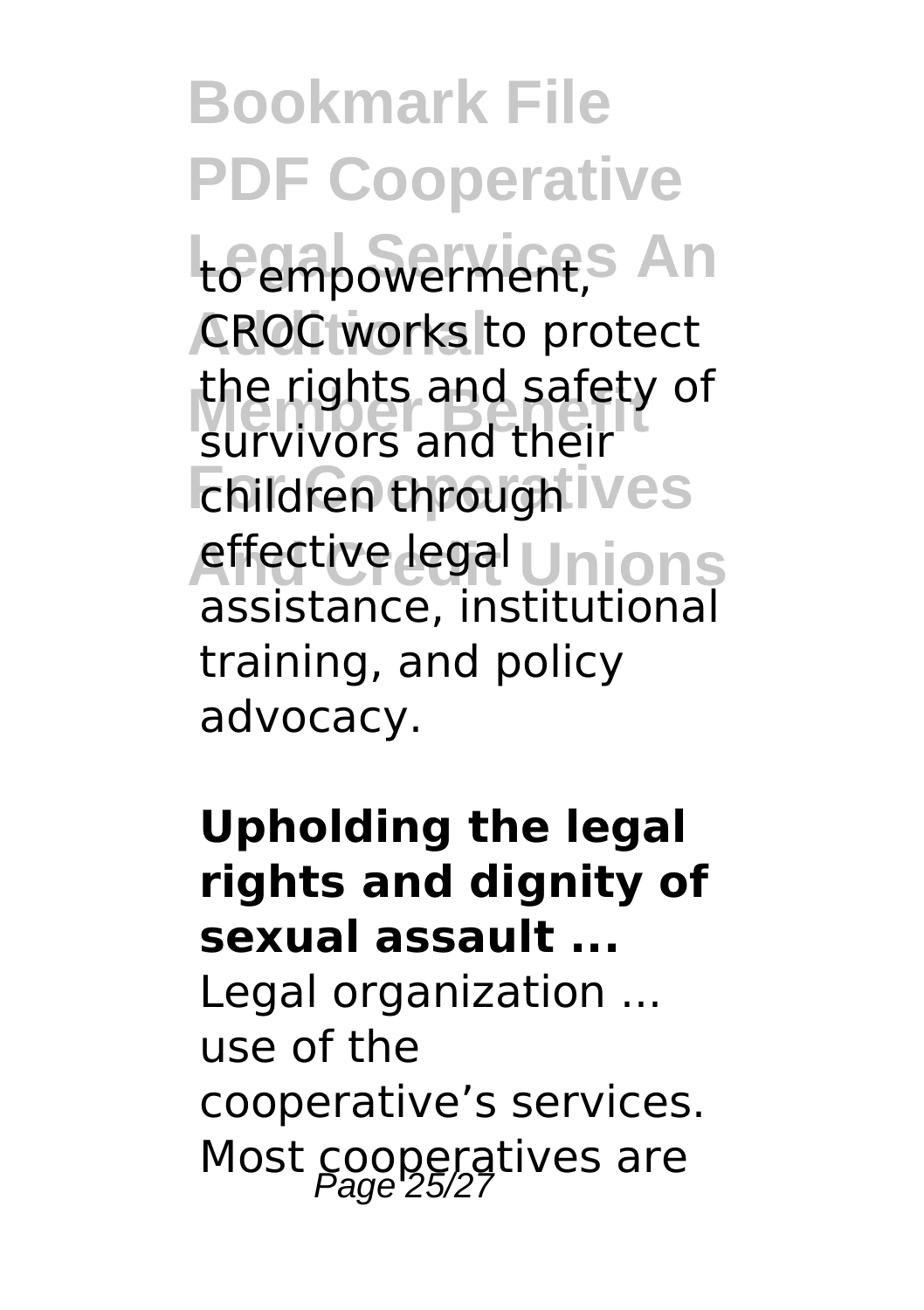**Bookmark File PDF Cooperative Legation Services An Additional** democratically on a one-member, one-voc<br>basis. However, some **For Cooperatives** cooperatives permit a **And Credit Unions** limited ... Additional one-member, one-vote services or higher quality might be more readily available with joint efforts.

Copyright code: [d41d8cd98f00b204e98](/sitemap.xml) [00998ecf8427e.](/sitemap.xml)

Page 26/27